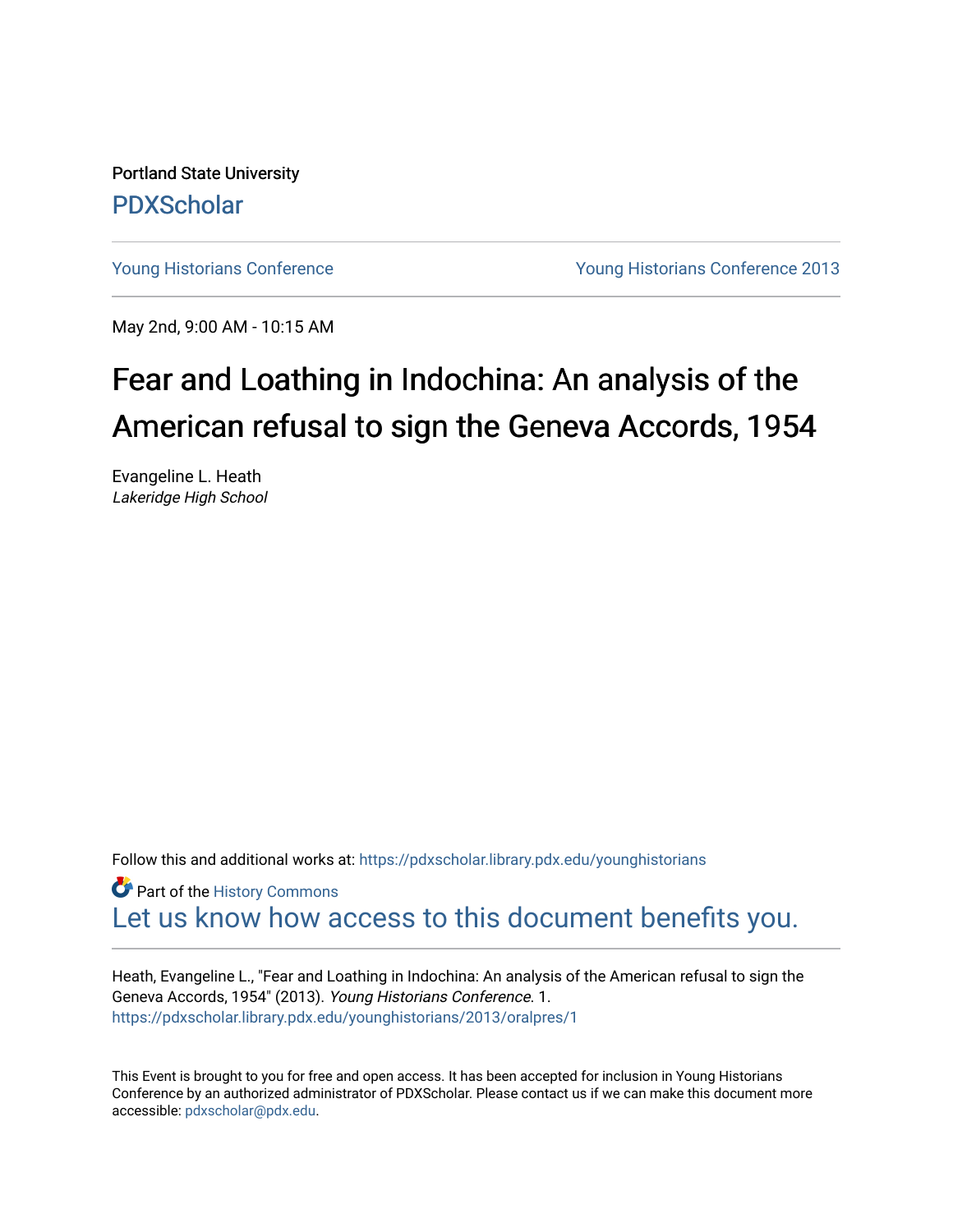FEAR AND LOATHING IN INDOCHINA: AN ANALYSIS OF THE AMERICAN REFUSAL TO SIGN THE GENEVA ACCORDS, 1954

Evangeline L. Heath

Dr. Karen Hoppes History 201: Portland State University June 11, 2012

1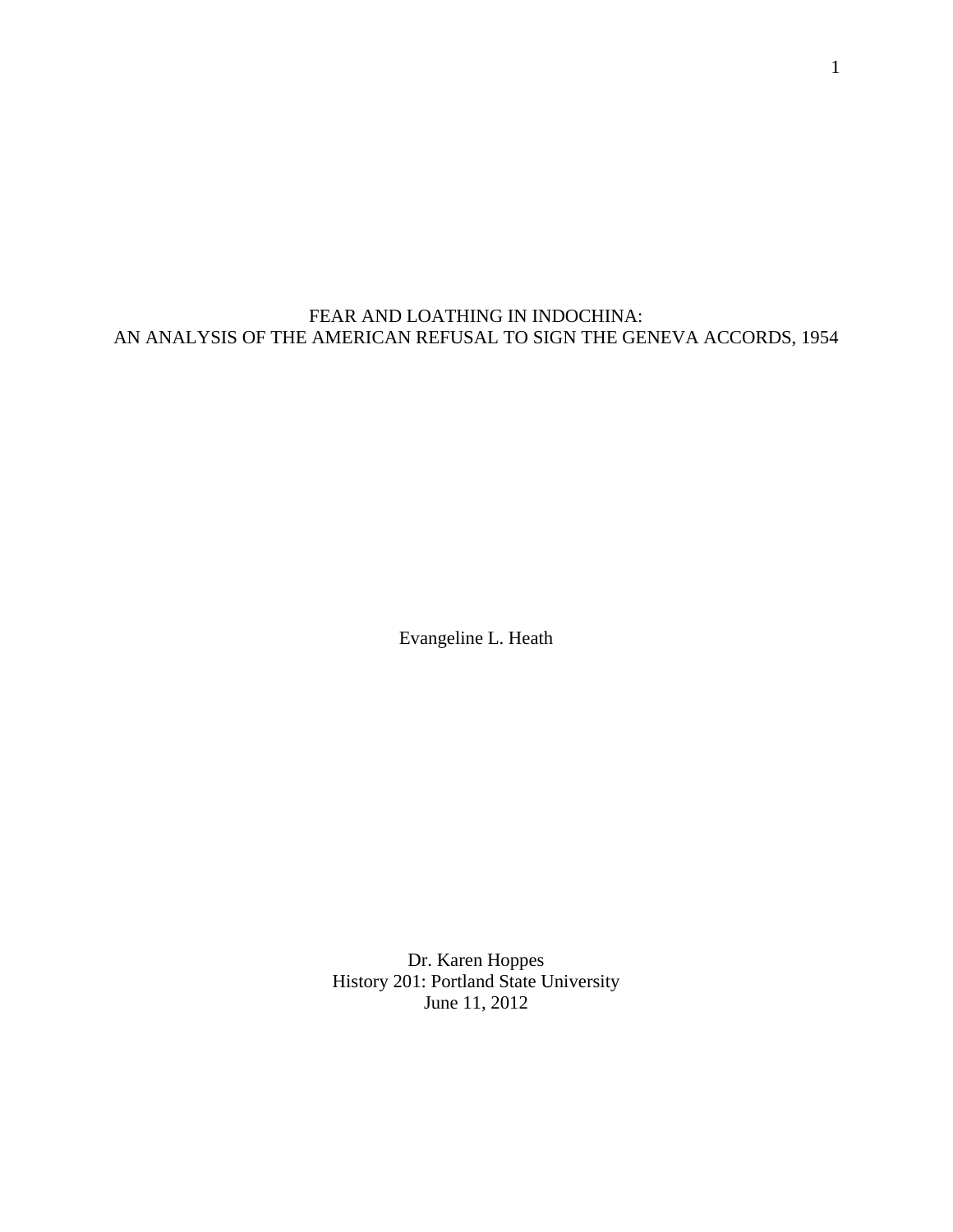## FEAR AND LOATHING IN INDOCHINA: AN ANALYSIS OF THE AMERICAN REFUSAL TO SIGN THE GENEVA ACCORDS, 1954

 On a warm spring morning in 1954, five countries came together to discuss the fate of a nation. Delegates from the Soviet Union, France, China, the United Kingdom, and the United States met in a city on the southern edge of Switzerland that would later come to be known as the "Peace Capital of the World"—Geneva—and attempted to come to a resolution on the ongoing violence in Indochina. America's refusal to sign the ultimate accords passed at this conference summed up neatly how the fear of communism radicalized their policies, both globally and in Vietnam. With this decision, the United States demonstrated not only how alarmed they were by communist expansion in any sphere, but also just how extreme the measures were that they were willing to take to curb it, including supporting obviously corrupt and negative leadership and entering willingly into a twenty-year, \$690 billion conflict.<sup>1</sup>

 In theory, the intent of the conference was to resolve the crisis over leadership in Southeast Asia. Since the early 1940s, control of Vietnam (and to a lesser extent, Cambodia and Laos) had been contested by the sometimes-at-odds, sometimes-allied colonial forces of France

<sup>&</sup>lt;u>1</u> John S. Bowman, ed., *The Vietnam War: An Almanac* (New York: World Almanac Publications, 1985), 5.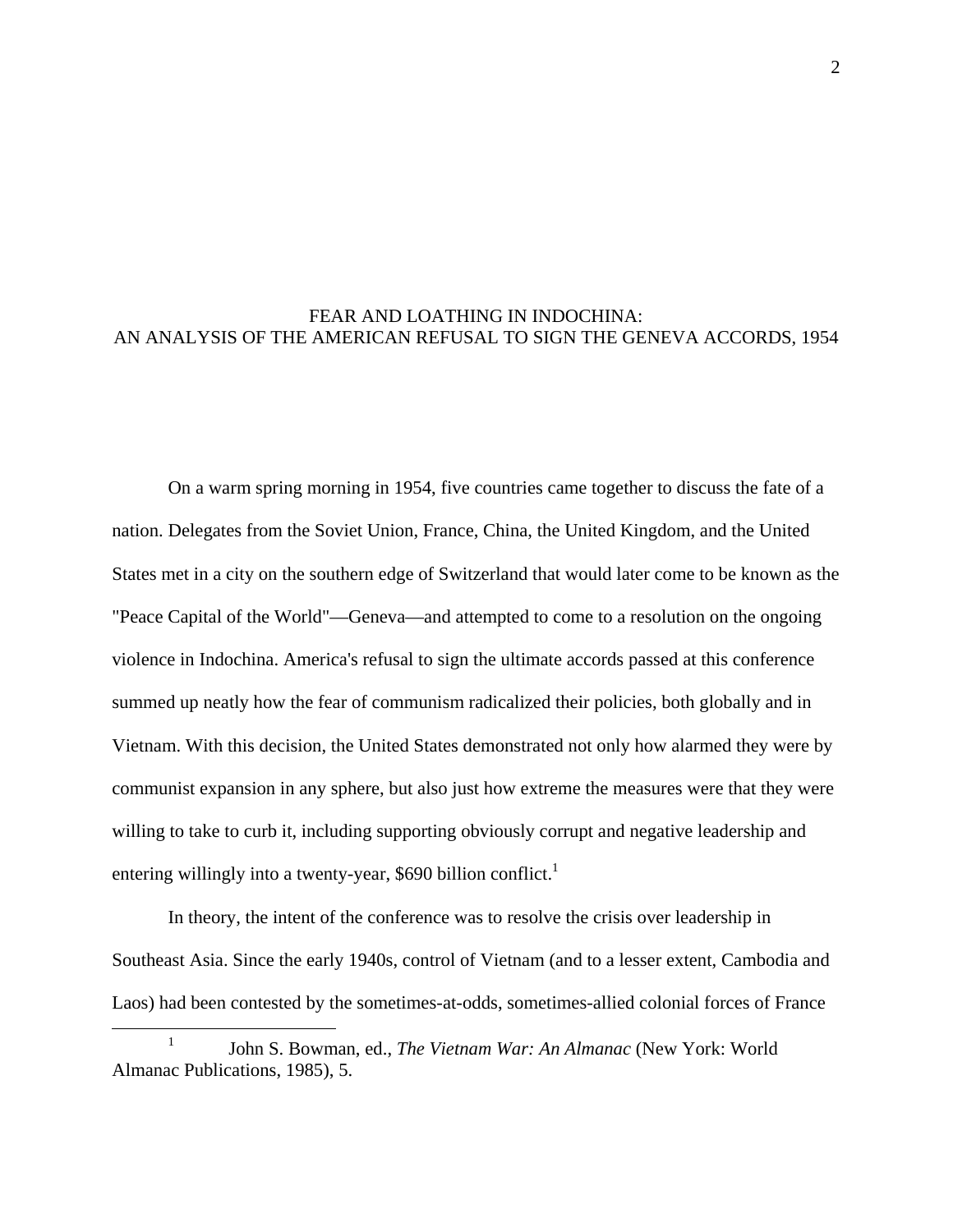and Japan. The conflict was further complicated by the struggle for political control among the Vietnamese people, which echoed the Cold War ideological divide across the globe. The interests of the Indochinese nations were supposed to be at the center of the conference's discussion, but in reality, the debate reflected most strongly the contemporary desires and fears of the world's most prominent powers.

The French feared losing their territory in Vietnam, but even more fervently worried that all their military and political efforts in the area over the last century would be for naught. The Soviet Union, already embroiled deeply and bitterly in the Cold War, supported Ho Chi Minh but feared what the democratic world powers were willing to do in order to staunch the spread of communism. Most afraid of all was the United States. They were deeply concerned about the continuation of the only political movement—communism—which really posed a threat to their newfound world power. They were also troubled by the idea that a scrappy group of revolutionaries (the Viet Minh) could really best a standing world power (France) and, as a result, pose a danger to the new authority of the United States. Vietnam, a nation "without substantial economic independence, without real experience in political struggle… [and] insecure and subject to manipulation from various sides<sup>"2</sup> awaited a decision from Geneva that would be made by five immensely powerful but also extremely unsettled leaders who were really being asked, directly and unavoidably, what system of world power they were choosing to support.

 The events that took place in Geneva in 1954—the provisions put forth in the peace accords, the positions of the world powers, and the ultimate resolutions of the American

 $\frac{1}{2}$  David G. Marr, *Vietnamese Anticolonialism, 1885-1925* (Berkeley: University of California Press, 1971), 203.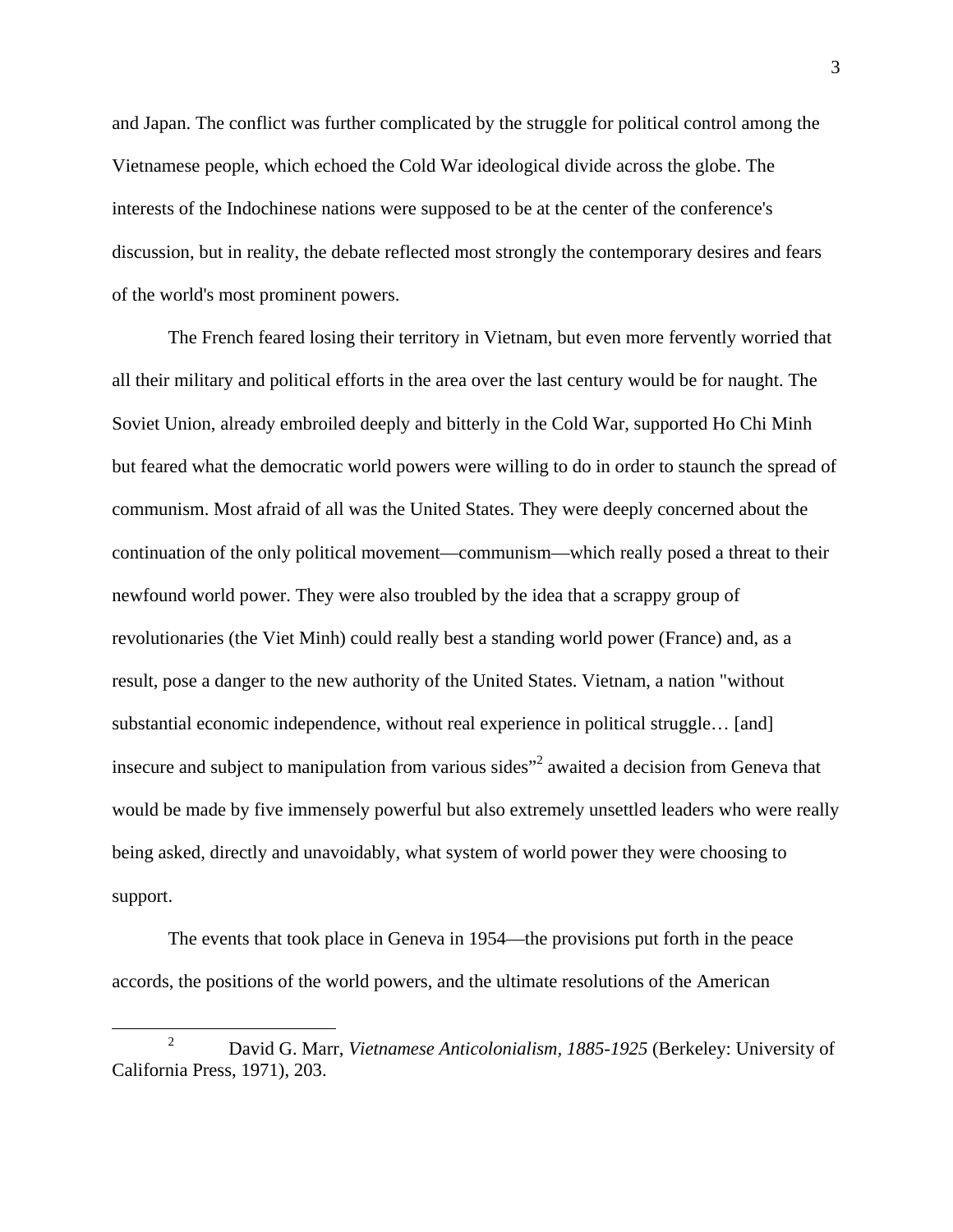delegation—proved crucial in understanding U.S. action in Vietnam moving forward. In the 21 years following the conference, the world bore witness to "the most divisive and demoralizing struggle in a century of American history<sup>33</sup> and generally what is considered to be the most massive military loss in the country's existence.<sup>4</sup> The nation of Vietnam, which may have originally appeared insignificant**,** actually served as "a microcosm of processes that unfolded across much of the globe after 1945 as anticolonialism nationalism surged and the great powers, concerned largely with gaining advantage in the Cold War, struggled to harness it to their purposes or, failing that, to dampen its challenge."<sup>5</sup> Indochina epitomized the global conflict between communism and democracy; for that reason, the decision made at the conference reflected the position that America took on the issue globally and the extremist political ideologies that were used in Vietnam over the next twenty years.

 Therein lies the true importance of the Geneva convention of 1954. Since the end of the war in 1973, countless historians have attempted to explain the complete and total failure of the United States' actions in Vietnam. They generally do so by undertaking a study of the reasons for America's entrance into Vietnam, their global policies at the time, their often-disturbing military action in the nation, or numerous other areas of inquiry. However, such research nearly always ignores the fact that there was a single event—a single political decision—that summed up how and why everything went so wrong. That event was the Geneva conference. "To understand the course and outcome of the Vietnam wars," wrote Mark A. Lawrence and Fredrik Logevall in the

 $\frac{1}{3}$  Peter A. Poole, *The United States and Indochina from FDR to Nixon* (Washington D.C.: Dryden Press, 1973), 2.

<sup>4</sup> Alan Axelrod, *America's Wars* (New York: John Wiley & Sons, 2002).

<sup>5</sup> Mark A. Lawrence and Fredrik Logevall, *The First Vietnam War: Colonial Conflict and Cold War Crisis* (Boston: Harvard University Press, 2007), 6.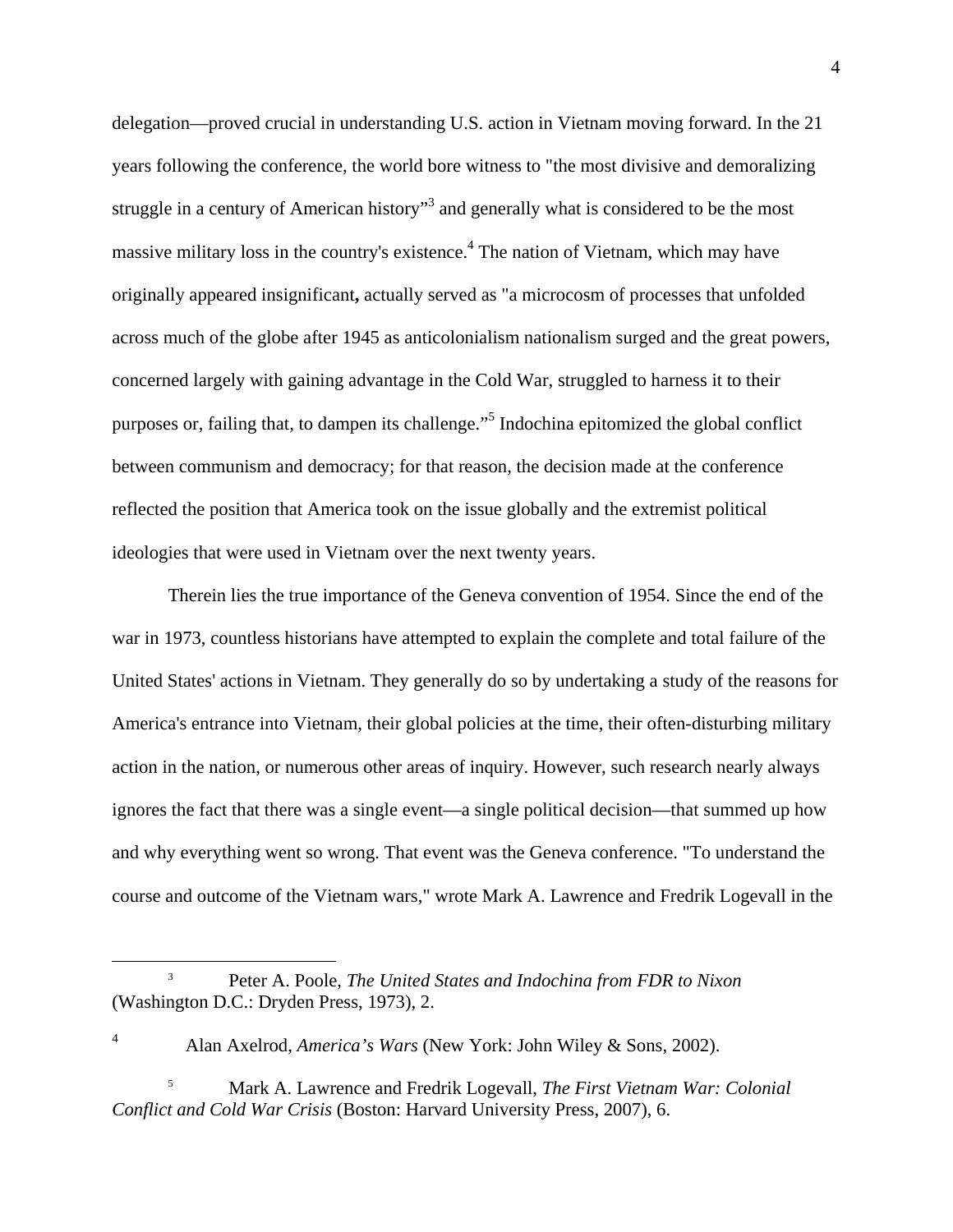introduction to their compilation of analytical works titled *The First Vietnam War: Colonial Conflict and Cold War Crisis*, "it is essential to appreciate the connections between politicalmilitary events within Vietnam and the geopolitical currents in the wider world that gave those events meaning among the governments that possessed the power to influence Southeast Asia's postwar order."6

 The actual bulk of the conference took place in a series of plenary and private meetings between May 8 and July 21, 1954, where each of the parties in attendance took turns at leading the discussion.<sup>7</sup> Depending on the nature and sensitivity of the material discussed at each meeting, transcripts or "summarized...press briefings"<sup>8</sup> were or were not made available at the conclusion of each day. Information about the conference also made its way to the public through the addresses of members of the American administration, such as President Eisenhower's infamous "domino theory" interview on April 7, 1954 (during an earlier phase of the conference) and John Foster Dulles' address to the American people on May  $7<sup>9</sup>$ 

Over these thirty total sessions, delegations argued feverishly on the global controversies they had set out to resolve as well as on numerous situational roadblocks. For example, a debate

*Ibid.,* 2.

6

7 These parties included France, Cambodia, Laos, the United States, the United Kingdom, Vietnam (DPRV), China (CPR), Korea, and the Soviet Union (USSR.)

8 United States Department of State, "The Geneva Conference on Indochina, May 8-July 21, 1954," *Foreign Relations of the United States, 1952-1954: The Geneva Conference* (Washington, 1954), 397.

9 A transcript of Eisenhower's interview was published as "President Eisenhower's News Conference, April 7, 1954," *Public Papers of the Presidents of the United States: Dwight D. Eisenhower, 1954* (1954 Department of State Document), 398. The full text of John Foster Dulles' address was published as "Address by Secretary Dulles Delivered to the Nation over Radio and Television, May 7, 1954," *The Issues at Geneva* (1954 Department of State Bulletin), 740-744.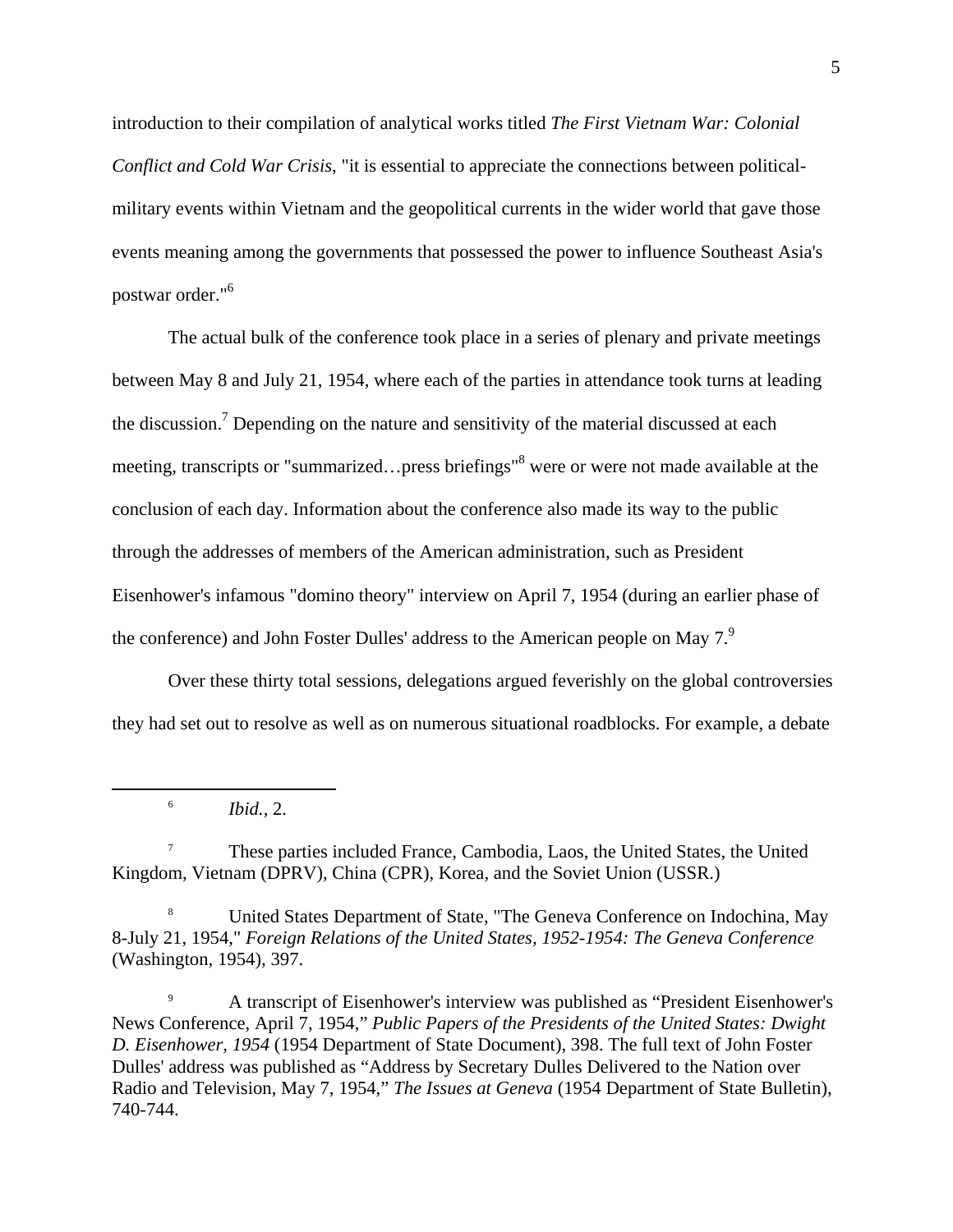over whether or not the Viet Minh-led representatives from Cambodia and Laos should be allowed to sit next to the standing Cambodian and Laotian government representatives began on the first day of the conference and was not settled until June 18. Those involved in the conference as well as public observers also criticized fundamental issues in the structure of the conference including the "communication gap," which was eventually summarized in *The Pentagon Papers* as follows:

Nine delegations seated at a roundtable to exchange views, about every second day, obscured the fact that true bargaining was not taking place. Proposals were, of course, tabled and debated; but actual give-and-take was reserved for private discussions, usually in the absence of the pro-Western Indochinese parties. Even then, the Geneva talks on Indochina were hardly dominated by Big Power cabais; political and ideological differences were so intense, particularly between the American and Chinese representatives, that diplomacy had to be conducted circuitously…Not until the latter half of June did high-ranking French and Viet Minh delegates meet face-to-face, did Viet Minh military officials confer with Cambodian and Laotian representatives, and did French and Chinese heads-of-delegation privately exchange views. Communist and non-Communist Vietnamese, meanwhile, refused to talk to one another until July. $^{10}$ 

Despite the numerous and time-consuming deficiencies of the conference, however, significant and effective debate was eventually accomplished nonetheless.

Each of the nine nations present brought different opinions on the subject and desires for resolution to the table; however, the most influential countries by far were the United States, France, the Soviet Union, and Vietnam. Over the two decades preceding the convention, these four nations had been locked in an increasingly inflammatory waltz around one another over control of either Vietnam's lands or its politics, a contention that "[pitted] imperialism against the two principal competitors that gained traction by mid-century—communist-inspired

 <sup>10 &</sup>quot;The Geneva Conference, May-July, 1954," *The Pentagon Papers*, Gravel Edition (Boston: Beacon Press, 1971).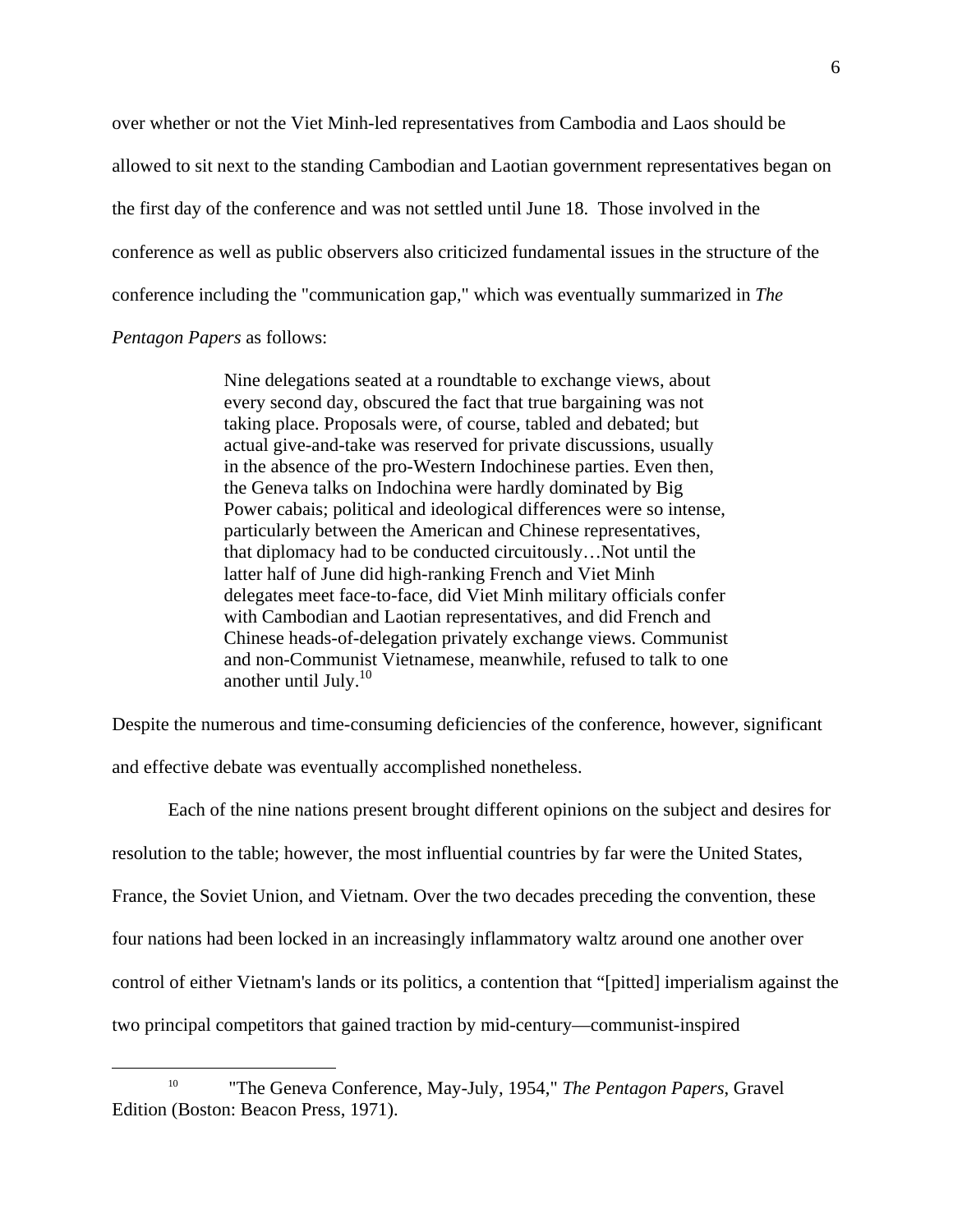revolutionary nationalism and U.S.-sponsored liberal internationalism."11 Because these countries played the most direct role in the situation of Vietnam at the time of the conference, their desires, fears, and political motivations ended up having the most effect on its final outcome.

Out of the four, France had been involved with Vietnam in some way or another for by far the longest—so far, in fact, that their desires and positions at the conference are worth summarizing. The French began their colonization of Vietnam, Cambodia, and Laos almost a century before Geneva, but since the early 1940s, they had been forced to defend their leadership against the expansionist Japanese, the threat of Allied intervention, and numerous attempts at rebellion by the Vietnamese people. To make matters more complicated, French leadership was also being contested in their own country, although the nation and its colonial holdings (including Vietnam) were controlled by the Pro-Axis "Vichy" French at the time that the relevant Indochinese conflict began.

The French quarreled near-continuously with Japan from 1940 until August 1945, when the island nation was forced to surrender from WWII and pull their forces out of Indochina. During those five years, however, the on-again, off-again fighting and political labyrinth that was the Japanese-French relationship distressed and angered the people of Vietnam.12 It was after the first Japanese military action that the Vietnamese decided to attempt real, widespread nationalist revolt (although communist sympathizers also took part) for the first time; they were rewarded

 <sup>11</sup> Mark A. Lawrence and Fredrik Logevall, *The First Vietnam War: Colonial Conflict and Cold War Crisis* (Boston: Harvard University Press, 2007), 6.

<sup>&</sup>lt;sup>12</sup> The Japanese and French eventually entered into an agreement of "common" defense" in the early days of World War II, wherein the French would be allowed control of Vietnam if they agreed to help finance the Japanese war effort as well as set up Japanese military bases in various strategic locations. However, in the years following, Japanese interests continued to have a profound influence on the leadership of Vietnam.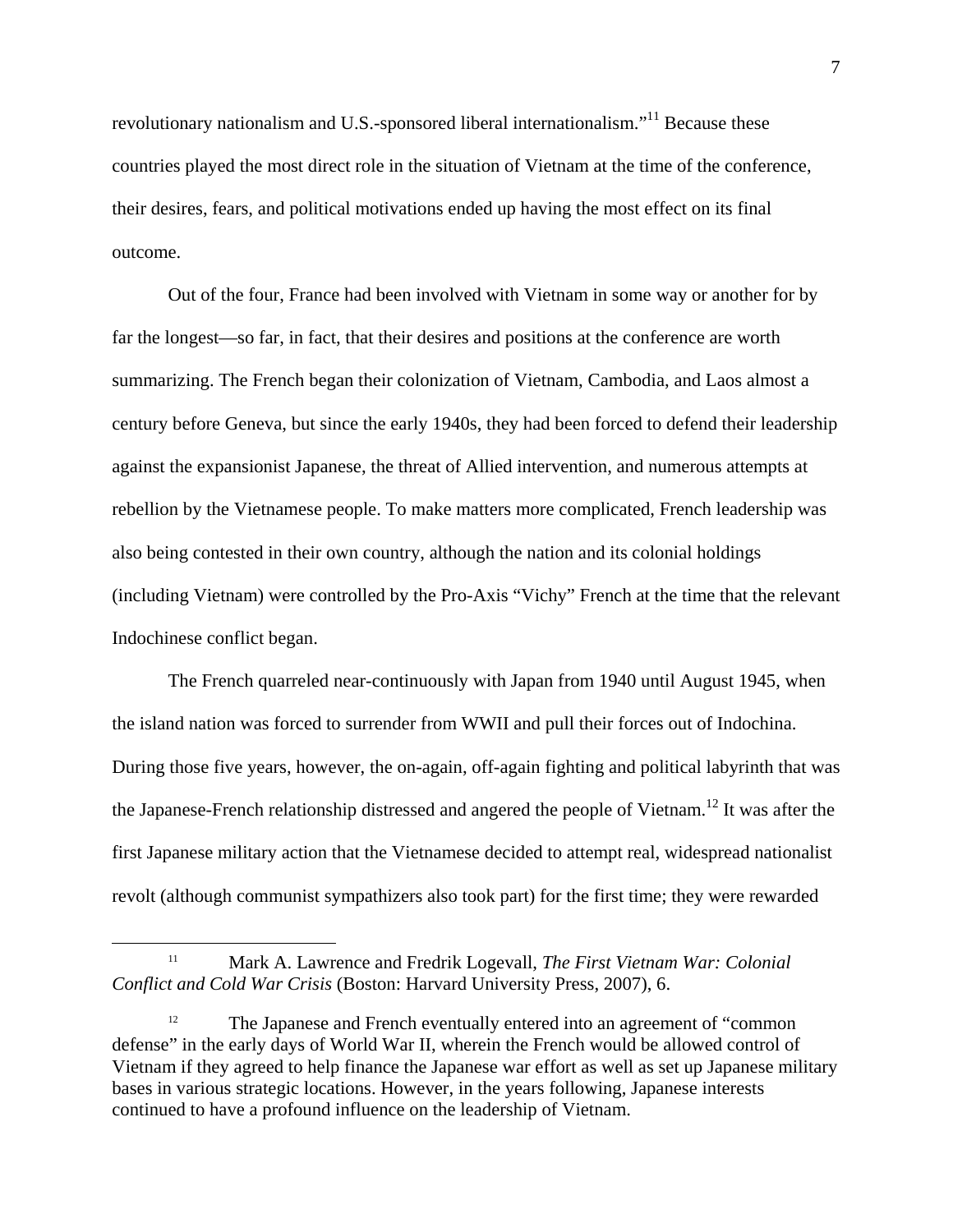with equally widespread and savage executions by the ruling French. Although the rebellion was small and quickly quelled, it deserved recognition because it signified the Vietnamese people were more than willing to fight *and* die for their independence. As David G. Marr put it, colonial French and Japanese efforts in the early 1940s represented "…[a] critical, sustained challenge to the Vietnamese identity that…had at last become the apocalyptic nightmare of the millions…Crisis intensified the fears and torment of almost every segment of the population, lending more credence to radical social proposals."<sup>13</sup> And "radical social proposals" were indeed not far behind: It was during this period that Ho Chi Minh, a Leninist-Marxist and the founder of the Indochina Communist Party (ICP), began to redirect and consolidate his political following into a guerrilla force to be reckoned with that would later come to be known as the Viet Minh Doc Lap Dong Minh, or more simply, the Viet Minh.

After the Japanese surrender, the French finally expected to enjoy uncontested control of their Southeast Asian holdings. Shortly after the August stand-down, however, the Viet Minh staged their first majorly successful insurgency in the form of the "August Revolution," which launched the two groups on a path of violence and border disputes that led straight to the French invasion of Minh-controlled Haiphong, the beginning of the First Indochinese War. This was the war that still raged as the nine delegations met in Geneva.<sup>14</sup> Despite their opposition on the battle field, however, the desires of the French, of Ho Chi Minh and his supporters, and of the representatives of the imperial Vietnamese government did not differ much around the

 <sup>13</sup> David G. Marr, *Vietnamese Anticolonialism, 1885-1925* (Berkeley: University of California Press, 1971), 276-277.

<sup>&</sup>lt;sup>14</sup> In fact, at the time of the conference, a particularly vicious and infamous battle was taking place at Dien Bien Phu. The historian Jules Roy has written some significant works on the battle that may be relevant, including Jules Roy, *The Battle of Dienbienphu* (New York: Carroll & Graf Publishers, 2002).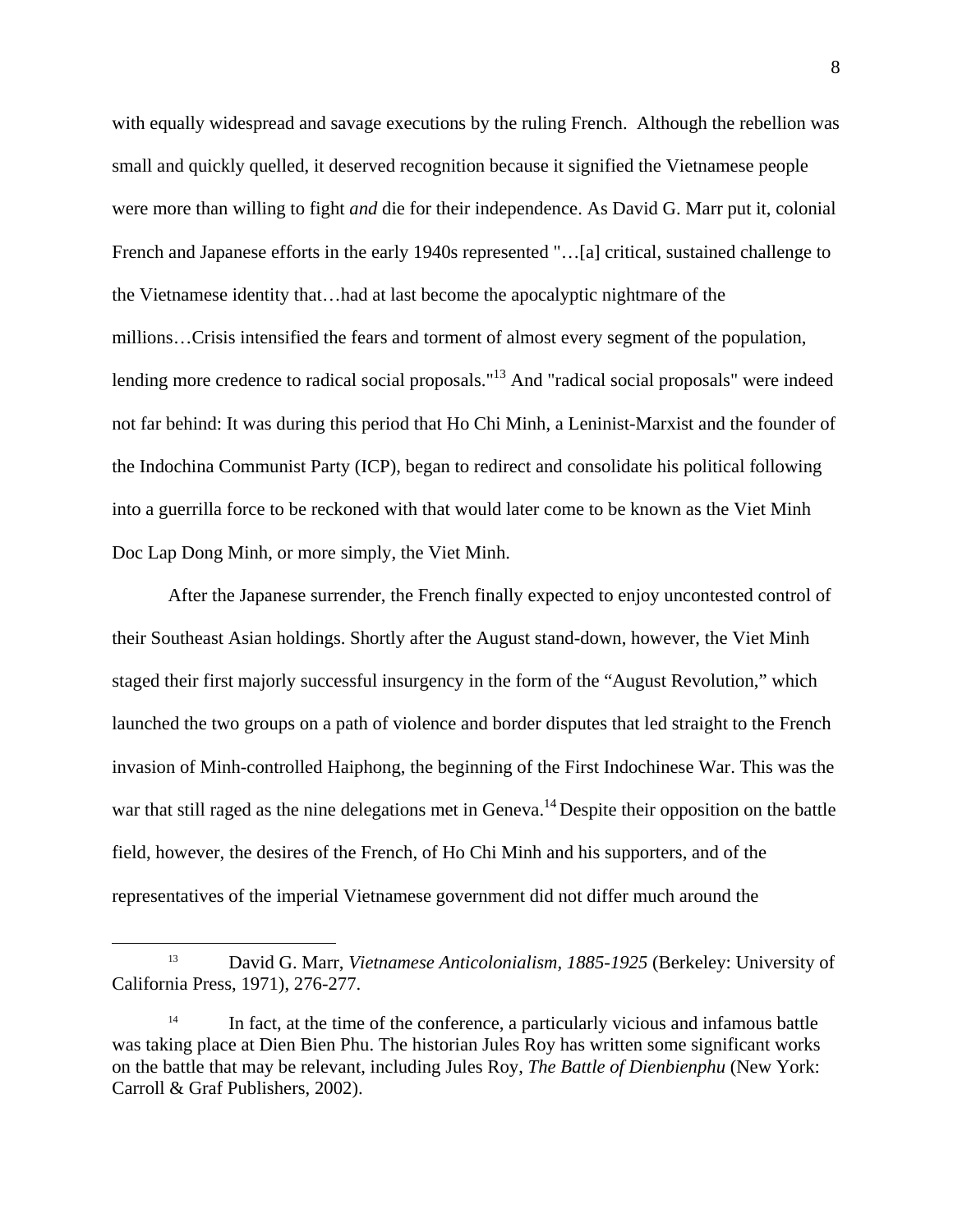conference table. After so much struggle and strife over nearly a century of colonial presence in Indochina, the French delegation and their primary representative Foreign Minister Georges Bidault were desperate to put an end to the costly and destructive fighting in any way possible but also wished to maintain a presence in Indochina. In the collective French mind, wrote Lawrence and Logevall, "…political leaders and public opinion alike viewed the battle as the final test of their country's ability to keep Indochina within the French empire."15 At the same time, the Viet Minh delegation, led primarily by Pham Van Dong, desired the freedom from colonial rule that they had originally rebelled for, but also recognized that they did not have the resources to continue this attrition-like war for much longer. The state of Vietnam's delegation, meanwhile, just wanted peace for its people and its country for the first time since the Japanese had invaded.

The other major "power pair" of the Geneva conference—and really, of the world in the decades following the end of WWII—was the United States and the Soviet Union. After the U.S.'s success in 1945, they became a part of what Peter A. Poole called "[an] awkward but sometimes splendid leadership as a world power."<sup>16</sup> Now responsible for nearly half of the world's industrial production, the American government and its people enjoyed a period of fervent economic growth and a high quality of living.<sup>17</sup> But with their great power also came great responsibility: if they were to be serious about lasting success and peace in the Pacific Theatre, the American leaders had to determine once and for all whose leadership they supported

<sup>17</sup> John Kunkel, *America's Trade Policy Towards Japan: Demanding Results* (New York: Routledge, 2002), 33.

 <sup>15</sup> Mark A. Lawrence and Fredrik Logevall, *The First Vietnam War: Colonial Conflict and Cold War Crisis* (Boston: Harvard University Press, 2007), 1.

<sup>16</sup> Peter A. Poole, *The United States and Indochina from FDR to Nixon*  (Washington, D.C.: Dryden Press, 1973), 2.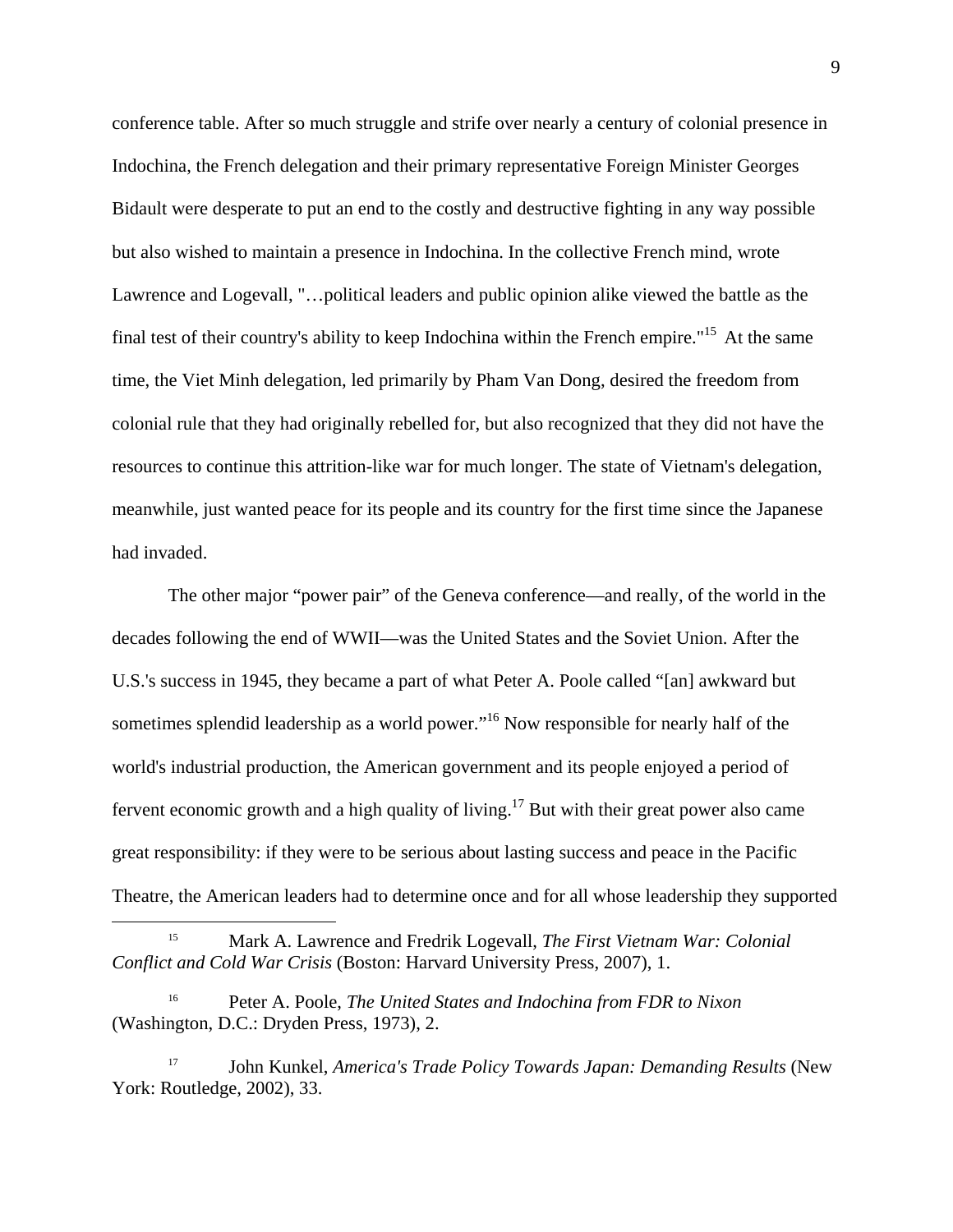in Indochina. As James M. Carter noted, "The question was how to oppose revolutionary nationalism, appear progressive and committed to an end of colonialism, and win over the support of and maintain some control over developments within the former colonial world"—and this question was not one easily answered.<sup>18</sup>

The Soviet Union was also interested in political control of Southeast Asia. In the decades following the end of WWII, and indeed at the 1954 conference, the USSR played the role of direct opposition to the American dominance. As an outline of American military objectives known as "NSC 68" submitted to President Truman in 1950 stated, "The defeat of Germany and Japan and the decline of the British and French empires have interacted with the development of the United States and the Soviet Union in such a way that power increasingly gravitated to these two centers."19 Stalin appraised the situation perhaps more ominously in a 1927 speech:

> In course [sic] of further development of international revolution there will emerge two centers of world significance: a socialist center, drawing to itself the countries which tend toward socialism, and a capitalist center, drawing to itself the countries that incline toward capitalism. Battle between these two centers for command of world economy will decide fate of capitalism and of communism in entire world. $^{20}$

Although these words were written over a decade before anyone had even heard of a "Cold War," they still accurately summarized how the global stage was being set in the 1940s and 1950s—

 <sup>18</sup> James M. Carter, *Inventing Vietnam: The United States and State-Building* (Cambridge: Cambridge University Press, 2008), 32.

<sup>19 &</sup>quot;A Report to the National Security Council – NSC 68," *Public Papers of the Presidents of the United States: Harry S. Truman, 1950* (1954 President's Secretary's File).

<sup>&</sup>lt;sup>20</sup> This excerpt of the speech originally appeared in "Telegram, George Kennan to George Marshall February 22, 1946," *The Elsey Papers* (1946 Harry S. Truman Administration File).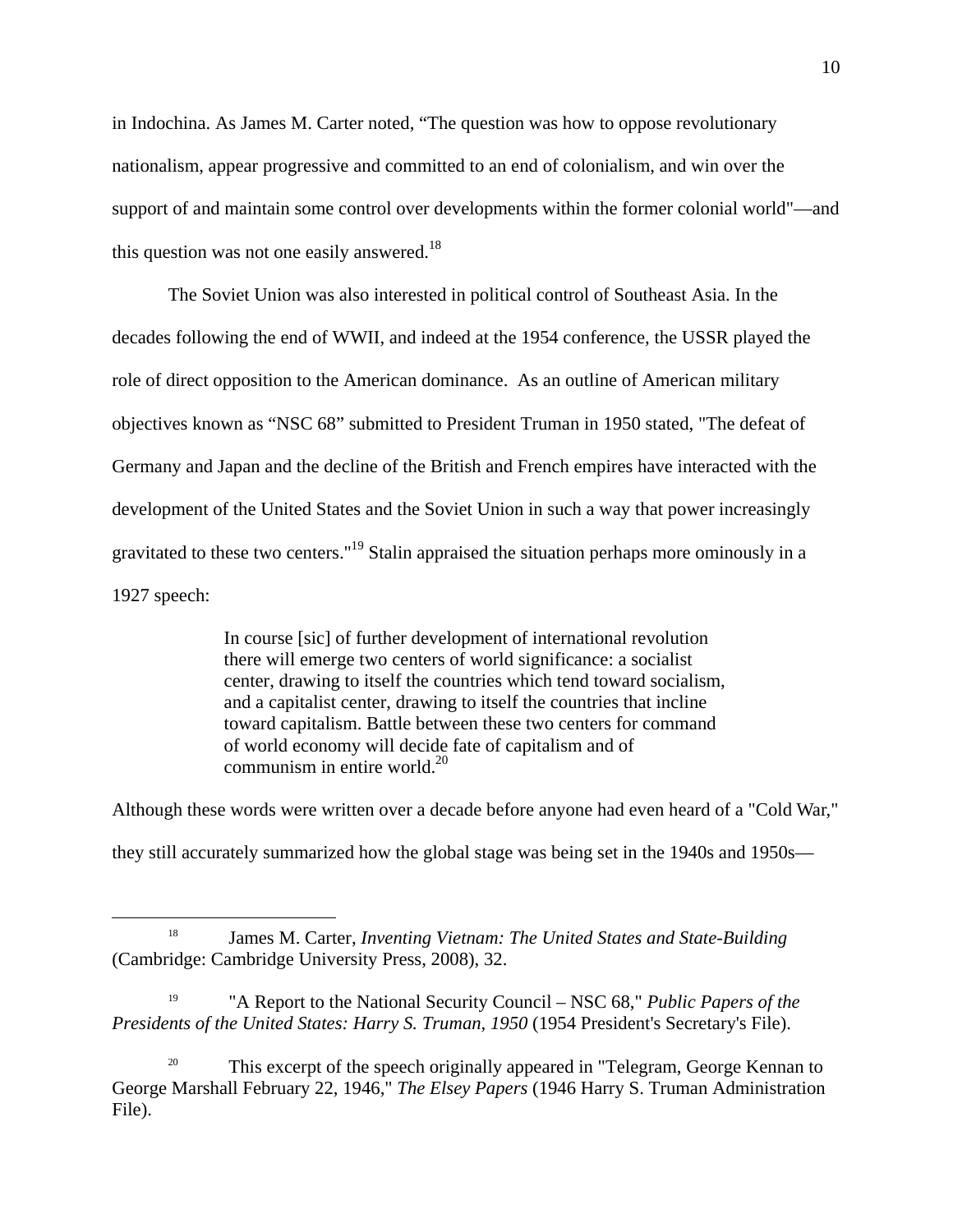like a chessboard with the United States on one side, the USSR on the other, and all the other countries as little pieces in between. At Geneva, the dichotomy between communism and nationalism was reflected in the relationship between the Soviet Union delegation (including Minister of Foreign Affairs V. M. Molotov) and the United States delegation (including Secretary of State Walter Bedell Smith and Undersecretary John Foster Dulles.) The strength of this division was reflected in the way the other seven nations eventually allied themselves with either one or the other nation. China, Korea, and the Viet Minh (also known as the Democratic People's Republic of Vietnam) ended up on the communist side led by the USSR while Cambodia, Laos, the United Kingdom, and France sympathized with the capitalist agenda of the United States. This was where the idea of Vietnam as a "microcosm" came into play—just as on the global stage, the conflict in the Indochinese peninsula pitted the two political titans (along with their allies) of the 1940s and 1950s against each other for control of part of the world.

 As the nations began their private and public debates, each made their desires and concerns clear, and the debate moved inexorably forward despite issues of communication and seating. The two most important questions of the conference began to become apparent. The first was more direct: which leadership would the powerful nations of the world choose to support in Vietnam? The second was implied: would the conference result in a communist or "free" leadership of the nation? What is important to remember about the Geneva conference and what was ultimately reflected in the answers to these questions is that at no time was actual rationality, reasoning, and logic applied to these questions in order to find an answer. Each country knew exactly what they stood to personally gain from the situation, so instead, they decided they would misrepresent their own position and manipulate the positions of others in order to achieve their own desired outcome.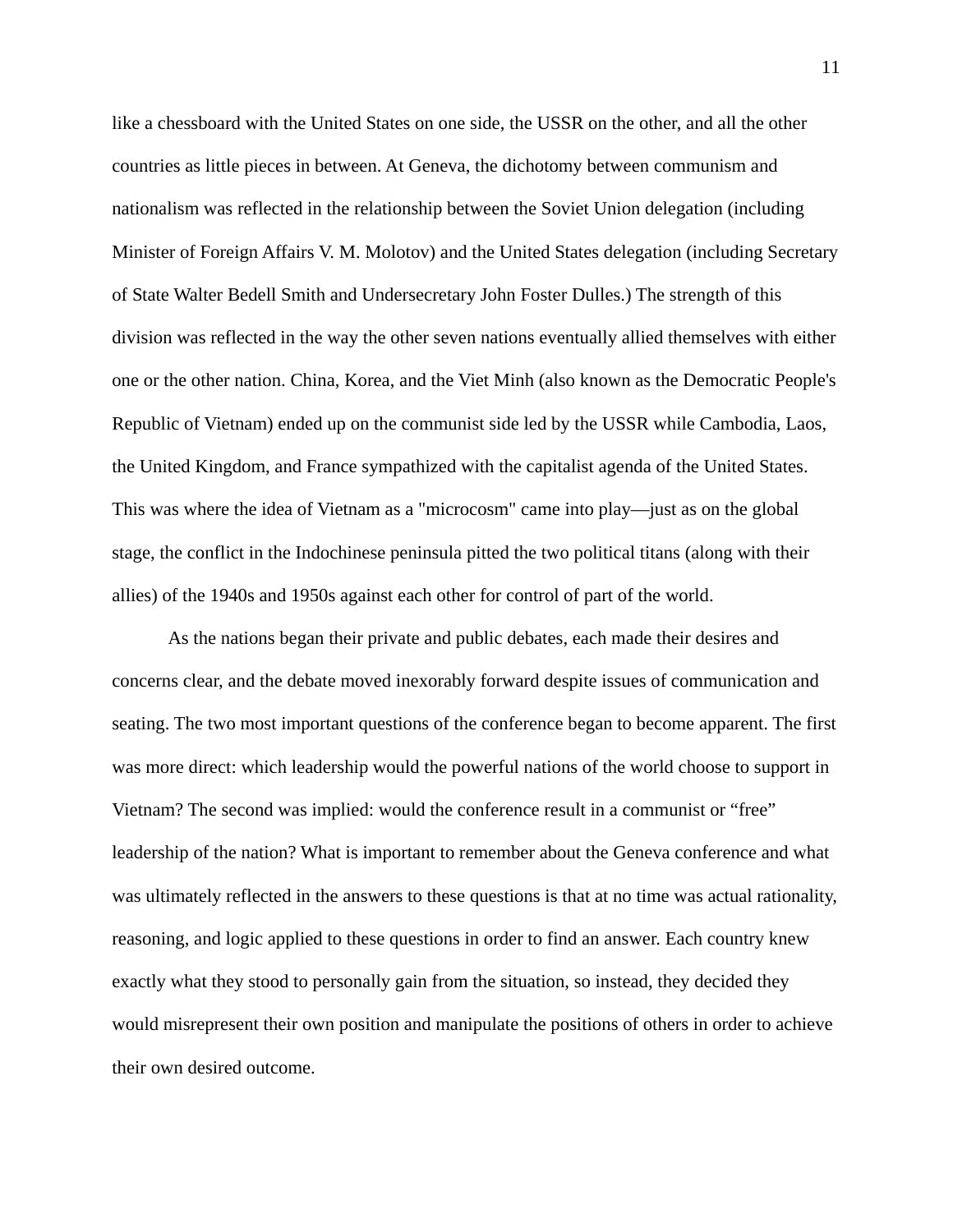The first question addressed at the conference—that of leadership—was not a new issue. Ever since the United States had entered the conflict in the Pacific Theatre, they had struggled with the question of which nation they would support for leadership there when they ultimately pulled their forces out. Early on in the Indochinese conflict, even before the U.S. became involved in World War II, they made efforts to ally themselves with the Viet Minh bid for leadership.<sup>21</sup> The American wartime intelligence agency, the Office of Strategic Services, also remained in known support of Ho Chi Minh and his forces for many years, although the United States themselves never vocally allied with the movement.

However, it is important to recognize that the United States' early cooperation with Ho Chi Minh and his forces did not signify their sanctioning of the communist ideology. Rather, the relationship between the Americans and the Vietnam nationalists was one of necessity: all other forces in Indochina were stubbornly pro-Axis, which at the time posed a much greater threat in American eyes. As the 1940s progressed—as America entered the war, fought it, and ended it on August 6, 1945—President Roosevelt (and later Truman and Eisenhower) struggled to find a leadership for Vietnam that would be both successful and congruent with the U.S's ideals.

The United States' opinion on leadership in Southeast Asia was most radically changed when the threat of communism became apparent to American leaders for the first time. This is also where the second question of the conference—of communism versus capitalism or otherwise "free" government—came into play, where the dichotomy mentioned above was "born," and where the American terror of communism that would come to define its political policy was created, thanks in major part due to a man named G.F. Kennan.

<sup>&</sup>lt;sup>21</sup> Refusing French and Japanese weapon purchases, sending military and economic support to the Japanese enemies such as China and the Phillippines, and placing successively more and more restrictive embargos on the island nation were all examples of American actions taken against the Axis nations.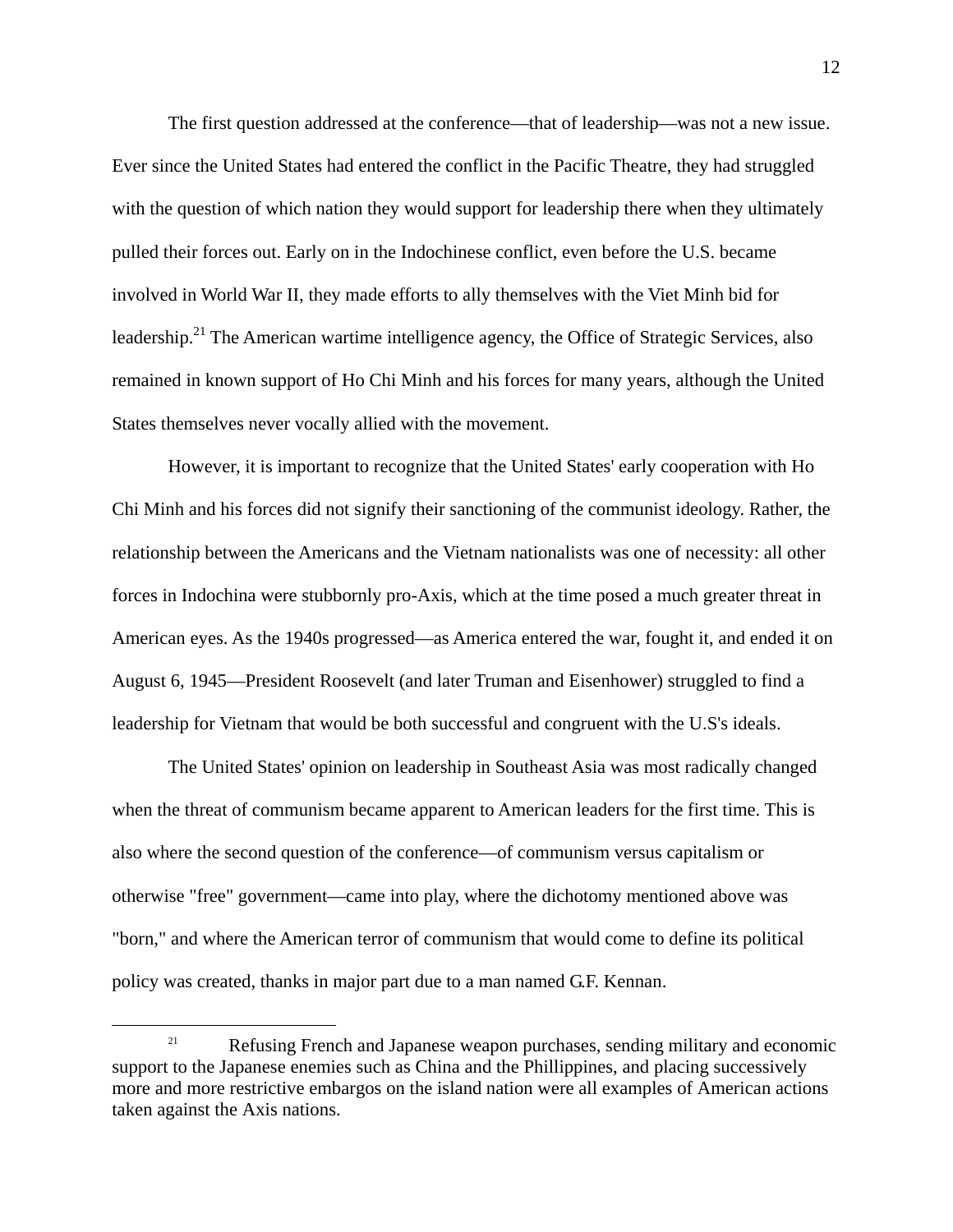During WWII, and in the months directly following its conclusion, the relationship between the USSR and the U.S. was not yet an unfriendly one—in fact, it was anything but as Soviet aid had played an enormous role in the Allies' European victory. In 1946, however, a counselor at the Russian-U.S. Embassy in Moscow (Kennan) sent an article known as "The Long Telegram" to the U.S. Treasury Department as an attempt to address their questions regarding the Soviets' refusal to cooperate with new global organizations including the World Bank and the IMF. His article, of course, (the essence of which was later published in the magazine *Foreign Affairs* under the pseudonym Mr. X, which is perhaps how it is more infamously known) ended up influencing much more than that.

The report contained a great deal of alarming language and information. For perhaps the first time, but certainly the most dramatic time, the USSR (and the communism movement) was presented to the United States as a clear and present threat rather than an ally. Kennan described the propaganda of the Soviet Union, which emphasized "No permanent peaceful coexistence [between capitalism and communism]," and discussed the Russian "deadly struggle for total destruction of rival power." He went on to caution the U.S. government against what he called "internal policy devoted to increasing in every way strength and prestige of Soviet state [sic]: intensive military industrialization; maximum development of armed forces."<sup>22</sup> In general, he concluded, the true intent of the Soviet Union was as follows:

> ...to undermine general political and strategic potential of major Western Powers. [sic] Efforts will be made in such countries to disrupt national self-confidence, to hamstring measures of national defense, to increase social and industrial unrest, to stimulate all forms of disunity...We have here a political force committed fanatically to the belief that...the internal harmony of our society

 <sup>22 &</sup>quot;Telegram, George Kennan to George Marshall February 22, 1946," *The Elsey Papers* (1946 Harry S. Truman Administration File).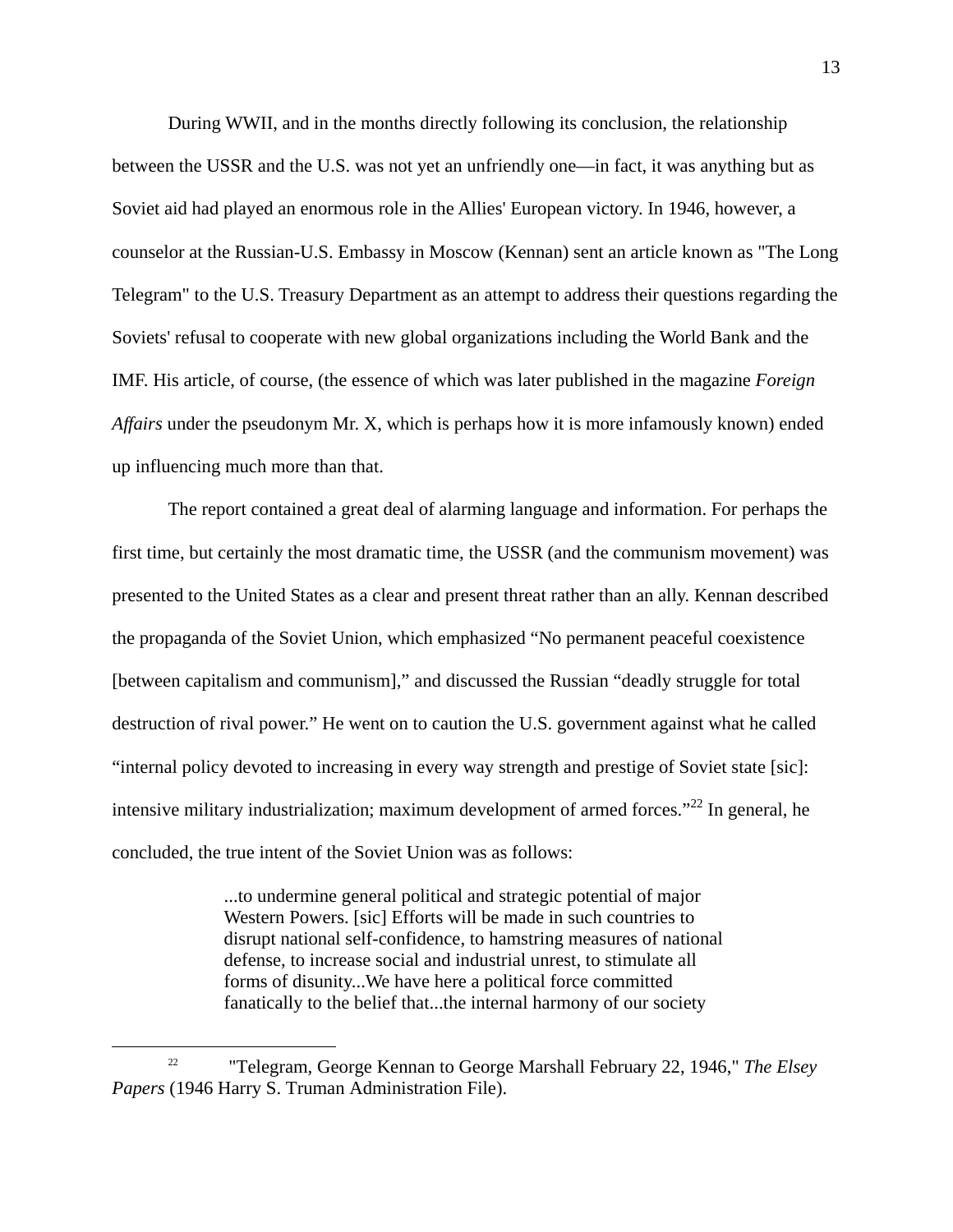## be disrupted.<sup>23</sup>

Although "Mr. X" may not have been the first person to suggest this kind of idea to the United States government, his suggestion certainly had the most effect. "The Long Telegram" and its later-published version "The Sources of Soviet Conduct" painted a picture of the USSR as a massive malevolent world power masquerading as a friend to lull the United States into a false sense of security while its secret agents dismantled capitalism from the inside out. Naturally, the articles inspired quite a bit of fear in the American leadership and were serious contributors to the United States' Cold War mindset, described above and summarized more succinctly in this paragraph from NSC 68:

> Three realities emerge as a consequence of this purpose: Our determination to maintain the essential elements of individual freedom, as set forth in the Constitution and Bill of Rights; our determination to create conditions under which our free and democratic system can live and prosper; and our determination to fight if necessary to defend our way of life, for which as in the Declaration of Independence, "with a firm reliance on the protection of Divine Providence, we mutually pledge to each other our lives, our Fortunes, and our sacred Honor."<sup>24</sup>

This is the mindset that the United States delegation carried with it to the Geneva conference and considered when making the decisions that shaped the global history of the following two decades. It was also the mindset that led the U.S., in 1950, to decide the leadership of the French was more palatable to American interests than the Communist Viet Minh and, subsequently, make their support of French colonial leadership known with an "initial financial outlay of \$15

 <sup>23</sup> *Ibid.* 

<sup>&</sup>lt;sup>24</sup> "A Report to the National Security Council – NSC 68," *Public Papers of the Presidents of the United States: Harry S. Truman, 1950* (1954 President's Secretary's File).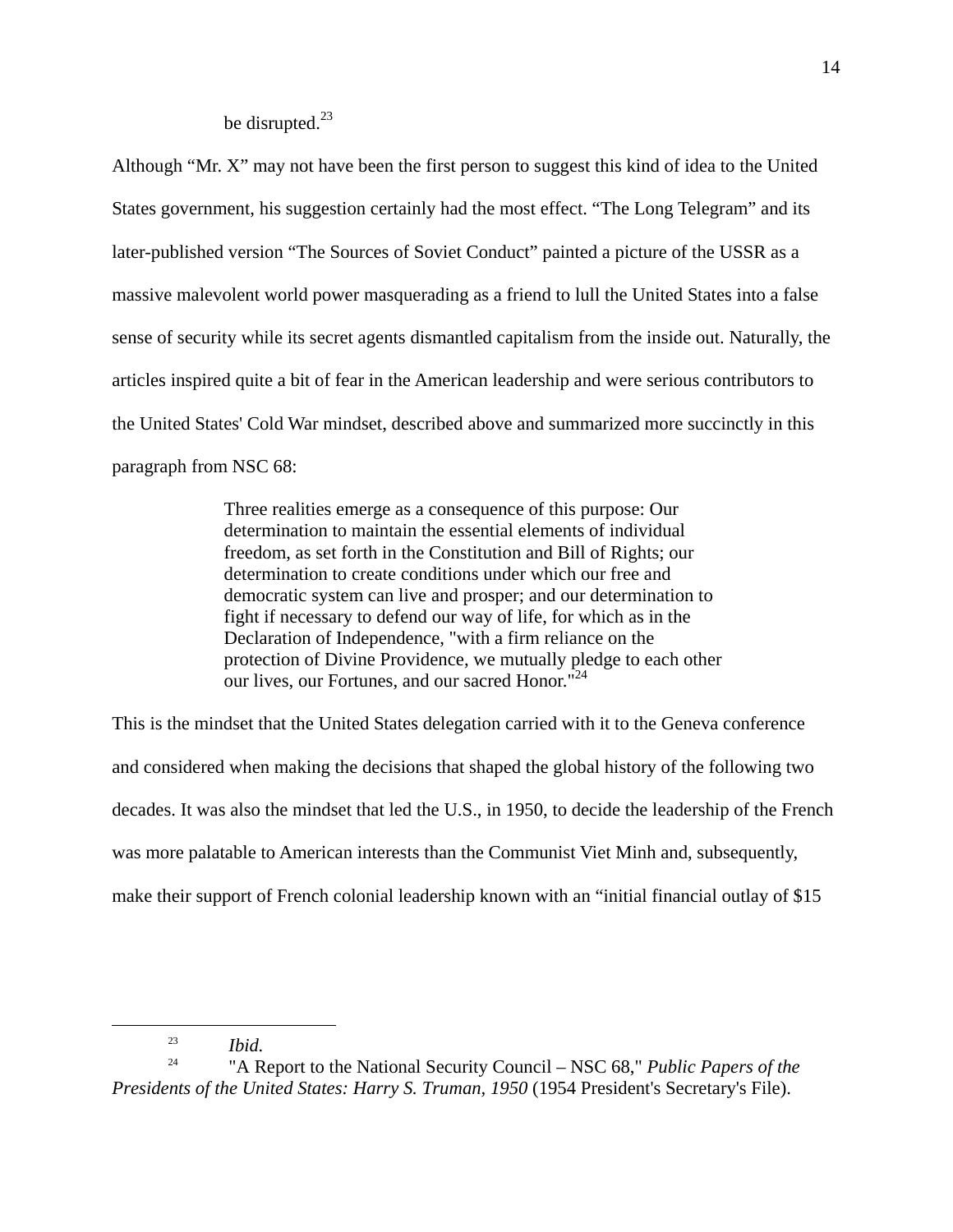million."<sup>25</sup> The colonial, once-pro-Axis leadership which had once seemed so ludicrous to the United States was now infinitely preferable to one more day supporting any communist-backed organization. The long path of American extremism—of poor decisions made because the communist alternative was unthinkable—had begun and it would end with the most devastating military loss in American history.

 The conference therefore started with the Soviet-backed Viet Minh in direct opposition to the U.S.-backed French, representing the global trend towards communism and the global trend towards capitalism respectively in Vietnam's little microcosm. By the end of the conference, however, the alliances would not be so clear. Although the accords were the result of days of debate wherein all the nations voiced their respective opinions, the final copy was not agreeable to all present. "The Final Declaration of the Geneva Conference: On Restoring Peace in Indochina" officially ended hostilities in Cambodia, Laos, and Vietnam and "[permitted]...full independence and sovereignty" in each of the Indochinese nations without written alliance to any particular political movement. It split Vietnam into two "regrouping zones", one governed by the Viet Minh and one by the state of Vietnam's standing government (with former Prime Minister Ngo Diem Dinh as president); these would later come to be known as North and South Vietnam, although at the time the declaration noted that, "The essential purpose of the agreement relating to Viet-Nam is to settle military questions with a view to ending hostilities and that the military demarcation line should not in any way be interpreted as constituting a political or territorial boundary." Finally, the accords declared that "free general elections by secret ballot" would be

 <sup>25</sup> Kathryn C. Statler, *Replacing France: The Origins of American Intervention in Vietnam* (Lexington: University Press of Kentucky, 2007), 5. This is a great reference for information about the French-American relationship in Indochina, as well as the American attempt to decolonialize Vietnam, a topic which was omitted from this paper for the sake of clarity.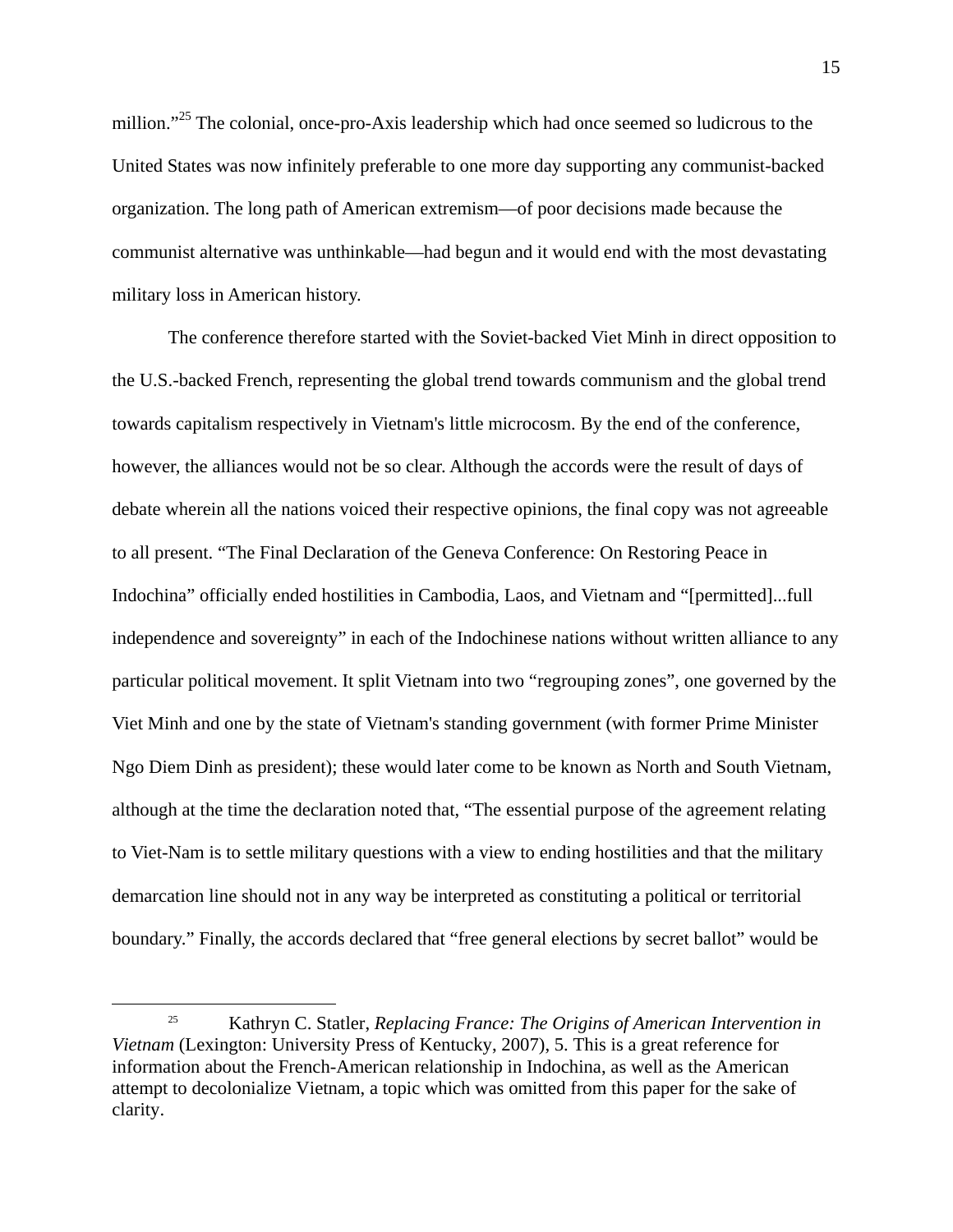held in July 1956, wherein "each member of the Geneva conference undertakes to respect the sovereignty, the independence, the unity, and the territorial integrity of [Vietnam, Cambodia, and Laos.<sup>1</sup>"<sup>26</sup>

 When the nine delegations in attendance were asked to consider these accords, they were really being asked to consider all the events leading up to that day in 1954, all the political positions of the countries, all the alliances to both communism and capitalism that they may or may not have participated in, and their own desires in the situation. William Bedell Smith and John Foster Dulles were forced to consider their newfound global standing and the work of Mr. X, which had so dramatically reshaped their view of the Soviet Union who now stood in defiance to everything they held dear. They were unsettled—even afraid—of what the Viet Minh had been able to achieve against the French forces; they knew also that the decision they made in this little sphere of influence would make a statement about their efforts against communism on a global stage. As Logevall and Lawrence put it, "All over the globe, policymakers and media invested the battle raging in remote jungles of northwestern Vietnam with enormous symbolic value. Nothing less than Indochina's political destiny seemed to be at stake."<sup>27</sup> Now the accords passed at the conference were asking them to take their hands off the situation—to leave the political future of Vietnam to free and fair ballots. But the Americans wanted—needed—an absolute victory for capitalism and could not leave anything up to chance. They had already begun to accept more extreme, formerly-unacceptable political choices out of fear for the spread of communism; now, they accepted one more.

After almost fifteen years of involvement in Indochina and after days of debating with the

<sup>&</sup>lt;sup>26</sup> "The Final Declaration of the Geneva Conference: On Restoring Peace in Indochina, July 21, 1954," (1954 Department of State Bulletin, no. 788), 164.

<sup>27</sup> Mark A. Lawrence and Fredrik Logevall, *The First Vietnam War: Colonial Conflict and Cold War Crisis* (Boston: Harvard University Press, 2007), 1.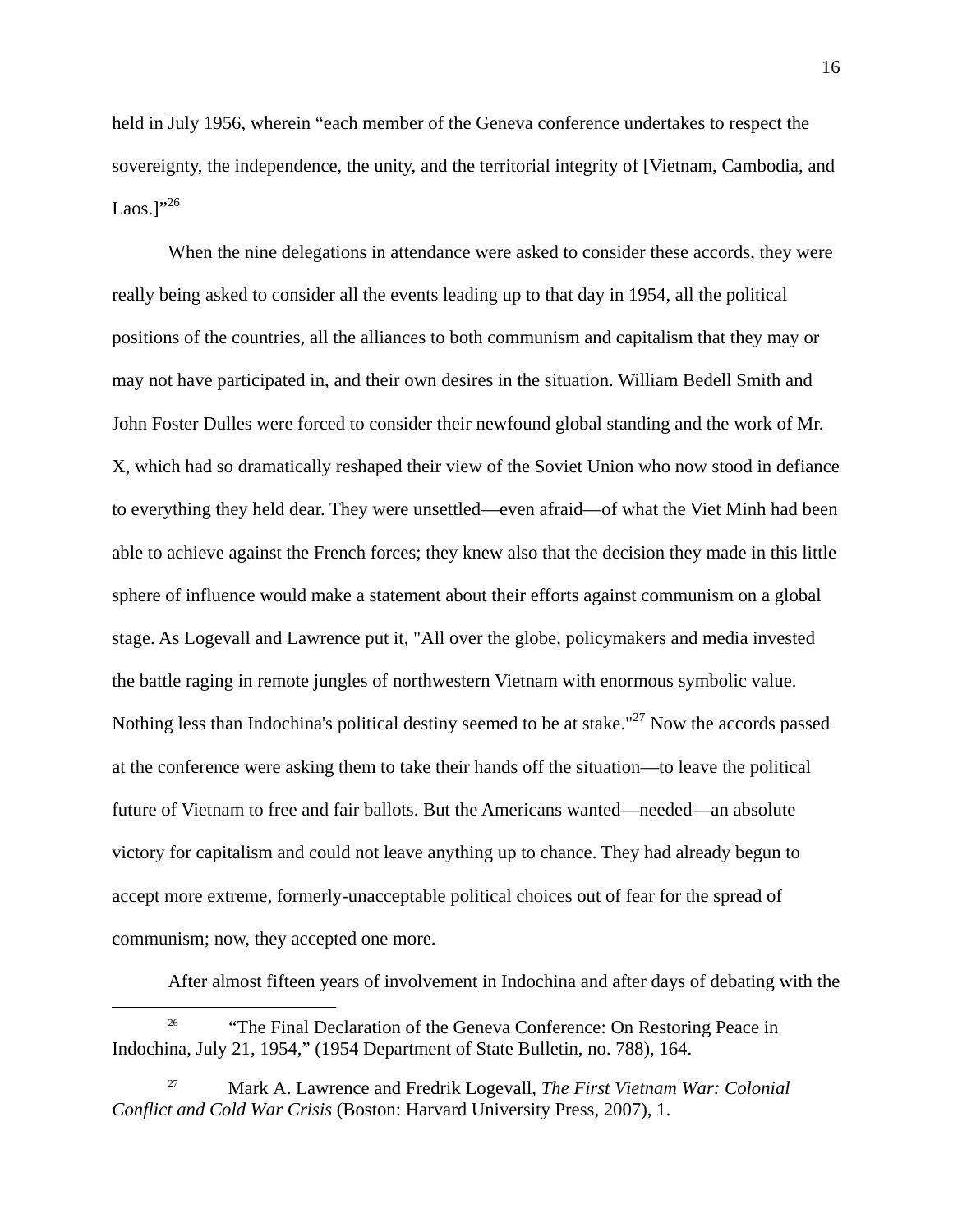standing world powers, the United States refused to sign the Geneva accords. In April 1975, President Gerald Ford declared the U.S. retreat from Vietnam—the ultimate failure. But here, in Geneva, Switzerland, twenty-one years earlier, the stage for failure was already set.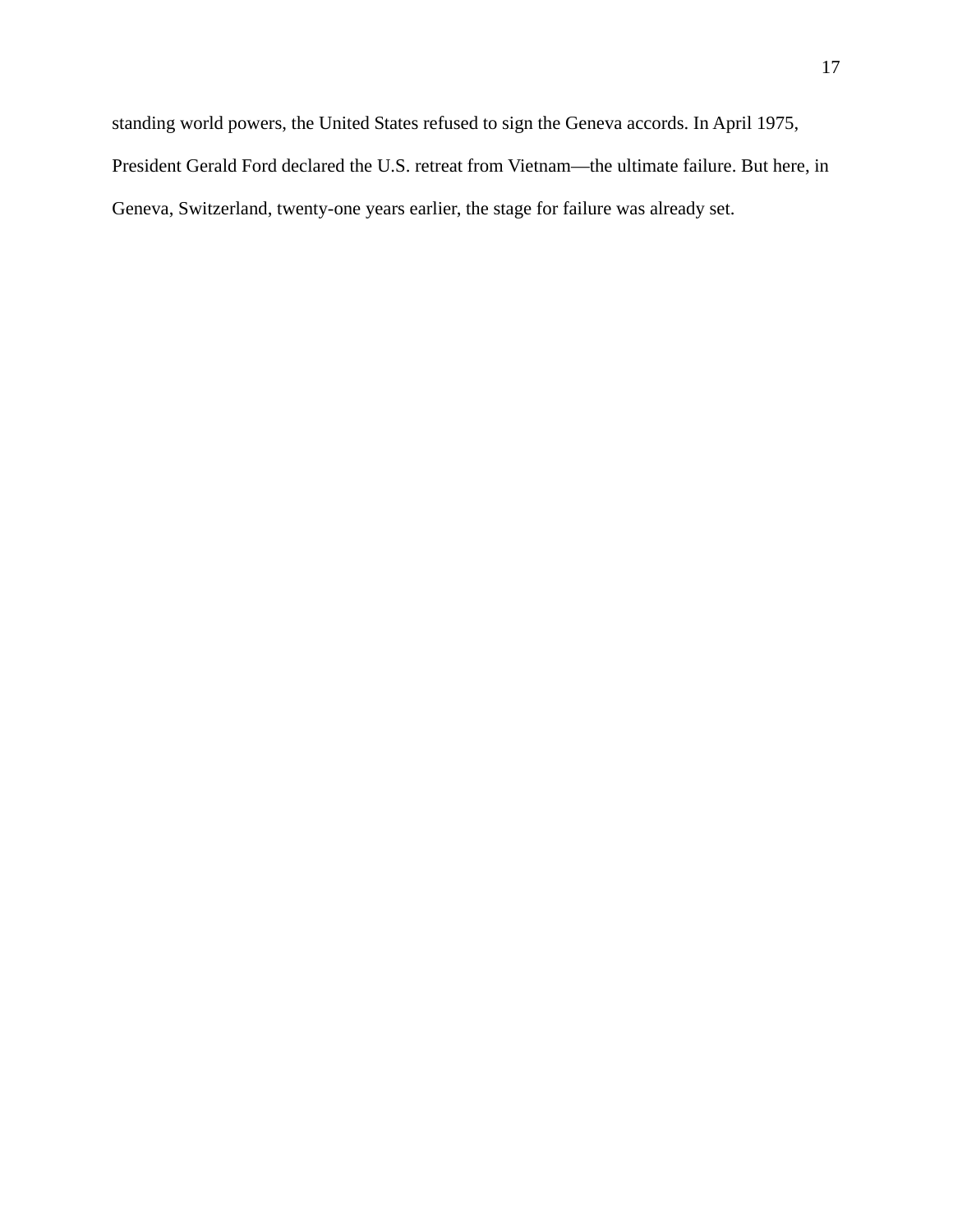## BIBLIOGRAPHY

Axelrod, Alan. *America's Wars.* New York: John Wiley & Sons, 2002.

- Bowman, John S., ed. *The Vietnam War: An Almanac.* New York: World Almanac Publications, 1985.
- Carter, James M. *Inventing Vietnam: The United States and State-Building, 1954-1968.*  Cambridge: Cambridge University Press, 2008.
- Hook, Steven W. *U.S. Foreign Policy: The Paradox of World Power*. Washington, D.C.: Congressional Quarterly Press, 2008.
- Kennan, George F. "Telegram, George Kennan to George Marshall February 22, 1946." *The Elsey Papers*. Washington: Government Printing Office, 1946.
- Kunkel, John. *America's Trade Policy Towards Japan: Demanding Results*. New York: Routledge, 2002.
- Lawrence, Mark A. and Fredrik Logevall. *The First Vietnam War: Colonial Conflict and Cold War Crisis*. Boston: Harvard University Press, 2007.
- Marr, David G. *Vietnamese Anticolonialism, 1885-1925*. Berkley: University of California Press, 1971.
- McMahon, Robert J. "Changing Interpretations of the Vietnam War." In *The Oxford Companion to American Military History.* Oxford: Oxford University Press, 1999.
- O'Brien, Tim. "The Vietnam in Me." *New York Times* (October 2, 1994.)
- Poole, Peter A. *The United States and Indochina from FDR to Nixon*. Washington, D.C.: Dryden Press, 1973.
- Statler, Kathryn C. *Replacing France: The Origins of American Intervention in Vietnam.* Lexington: University Press of Kentucky, 2007.
- United States Department of State. "A Report to the National Security Council NSC 68." *Public Papers of the President of the United States: Harry S. Truman, 1950.* Washington, 1954.